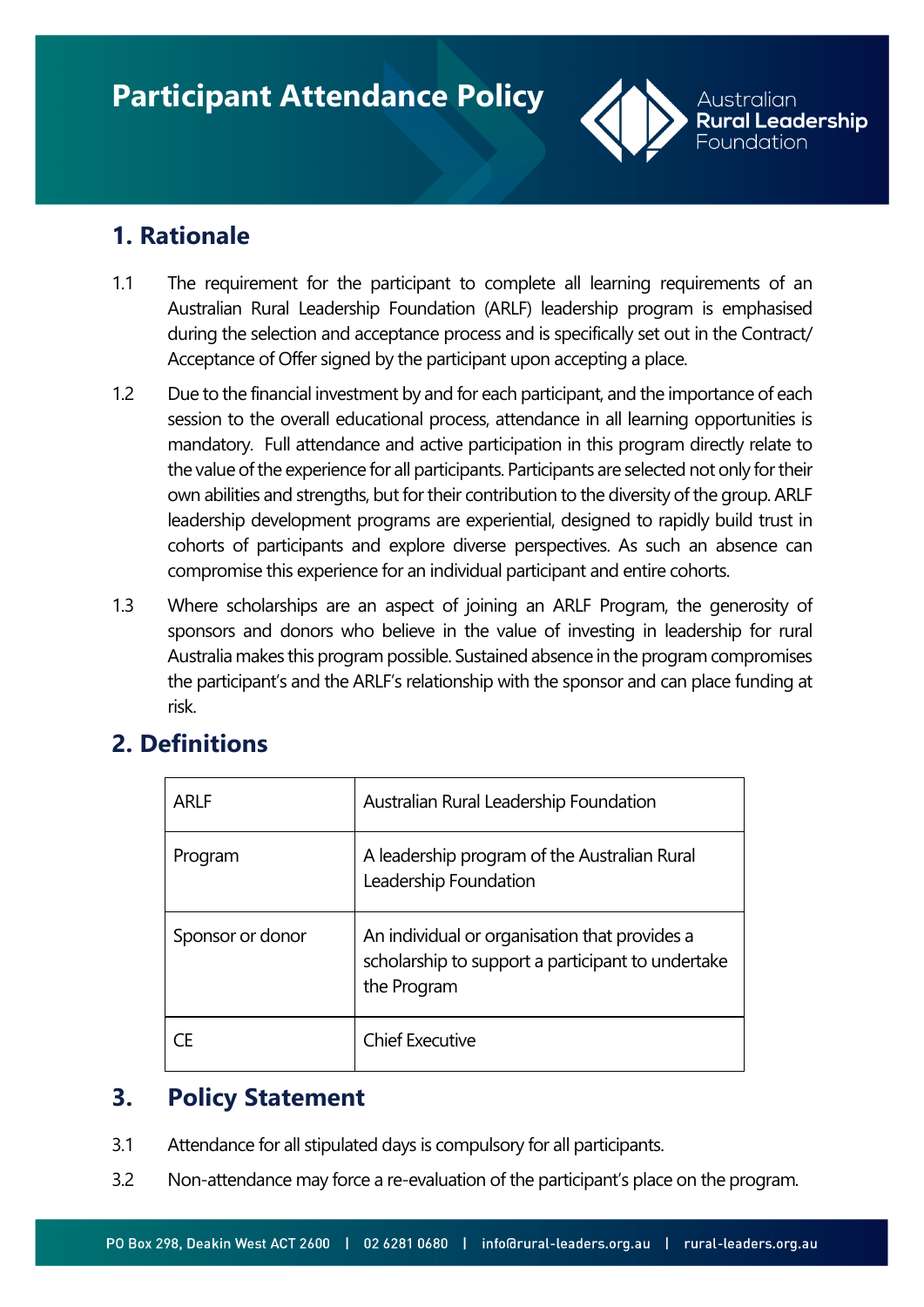- 3.3 Participants are required to arrive on time for planned learning and to stay until the completion to avoid disruption to other participants and others.
- 3.4 Non-attendance, tardiness and early departures that result in expenses incurred by the ARLF on the participant's behalf will be billed to the participant.
- 3.5 Failure to attend without a valid reason may lead to termination from the Program.
	- 3.5.1 Regardless of the reason, if stipulated learning is missed, the participant is required to discuss with the Manager, Learning.
	- 3.5.2 The Manager Learning is responsible for managing participant attendance.
	- 3.5.3 All decisions will be made in consultation with a delegate of the Partnerships team and may include the scholarship sponsor or funding partner.
	- 3.5.4 In the event, a resolution is not reached with the Manager Learning, the Director Learning will decide. Depending on the circumstances, the participant's place on a program may be terminated.
- 3.6 In the event of an extreme and unforeseen family or work-related emergency, the participant may gain permission to miss the session and be eligible to complete a makeup session or other learning requirements if this is possible and if:
	- 3.6.1 The participant gives adequate notice of the intended absence to the Manager Learning prior to the scheduled session. The day before is not considered adequate as bookings will be locked in and often paid for.
	- 3.6.2 The participant gains permission to miss the session and agrees to complete a make-up session or other requirements. In the case of a short-course program, there are no make-up sessions, so the participant is advised to communicate their intention to be absent to their sponsor. The sponsor may impose costs on them at this point.
	- 3.6.3 The participant agrees to personally meet any additional costs associated with the make-up session.
- 3.7 Permission to undertake a make-up session remains at the complete discretion of the ARLF.
- 3.8 If the Manager Learning or the Director Learning gives the participant approval to miss a session, the participant:
	- 3.8.1 Must undertake to make it up during the following program with the subsequent course group (if this is an option). This is not possible if the participant misses the commencement of the program. In this instance, an alternative set of learning activities will be provided for the participant.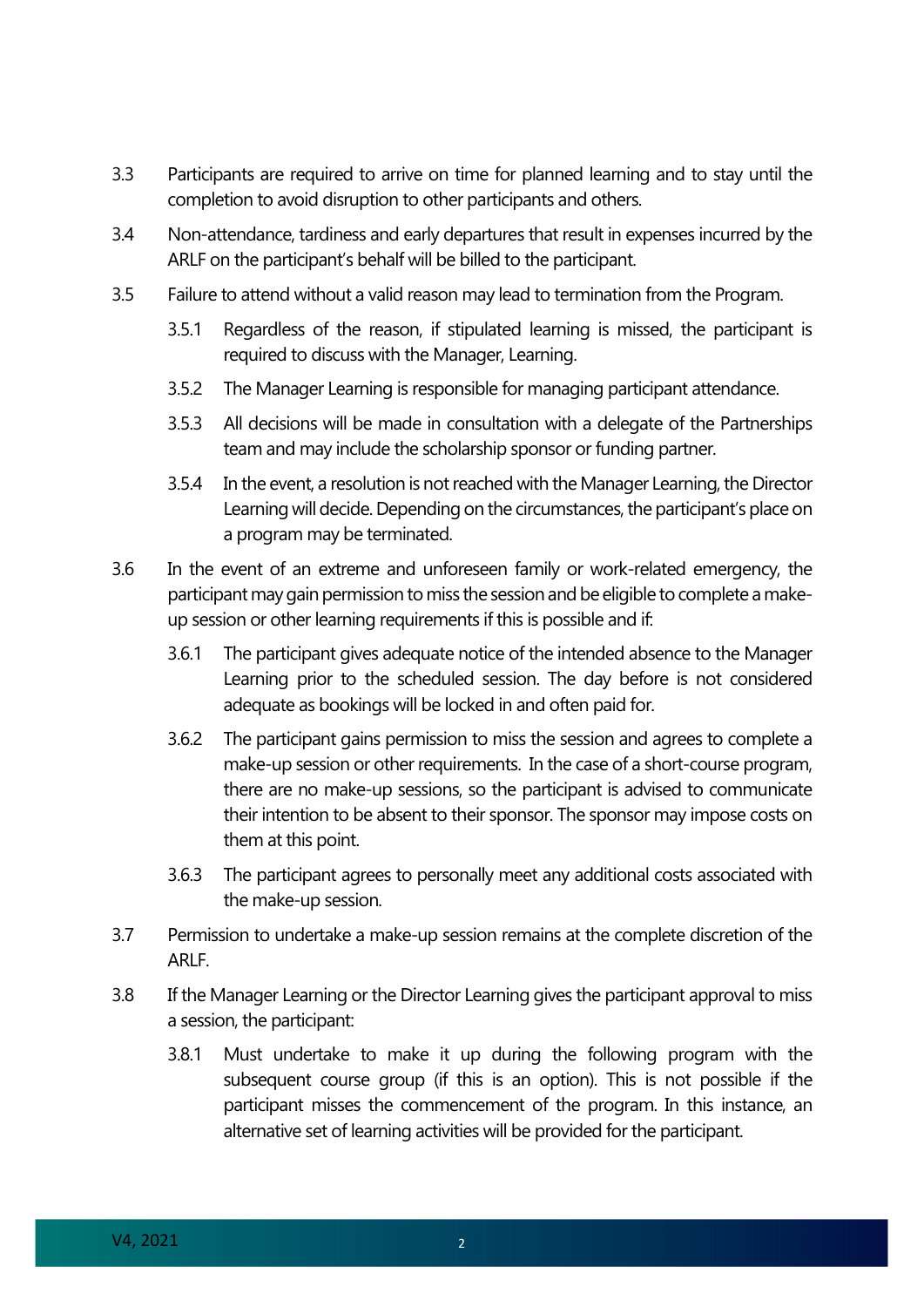- 3.8.2 Must complete the session within one program year and be eligible for graduation with the subsequent course group. The participant may request exemption to complete the program with another program cohort if the period for completion is too long and causes personal or professional disadvantage.
- 3.8.3 Deferral of a place on a short-course program must be negotiated with the ARLF and the sponsor in the first instance and deferral is not a guaranteed option for all programs.
- 3.9 Participant financial contributions are non-refundable.
- 3.9 All learning requirements of the Australian Rural Leadership Program must be completed to graduate, receive a certificate of completion and become a fellow of the ARLF.

## **4. Scope and application**

This policy applies to all participants undertaking an Australian Rural Leadership Foundation leadership program.

# **5. Responsibilities and ownership of this policy**

| Policy approval | <b>Chief Executive</b>              |
|-----------------|-------------------------------------|
| Implementation  | Chief Executive; Director: Learning |
| <b>Review</b>   | Chief Executive, Director: Learning |
| Improvement     | Director: Learning                  |

#### **6. Resources**

No additional resources will be needed, although some changes in work practices may be required.

## **7. Review schedule**

| Initially | June 2014       |
|-----------|-----------------|
| Periodic  | Every two years |